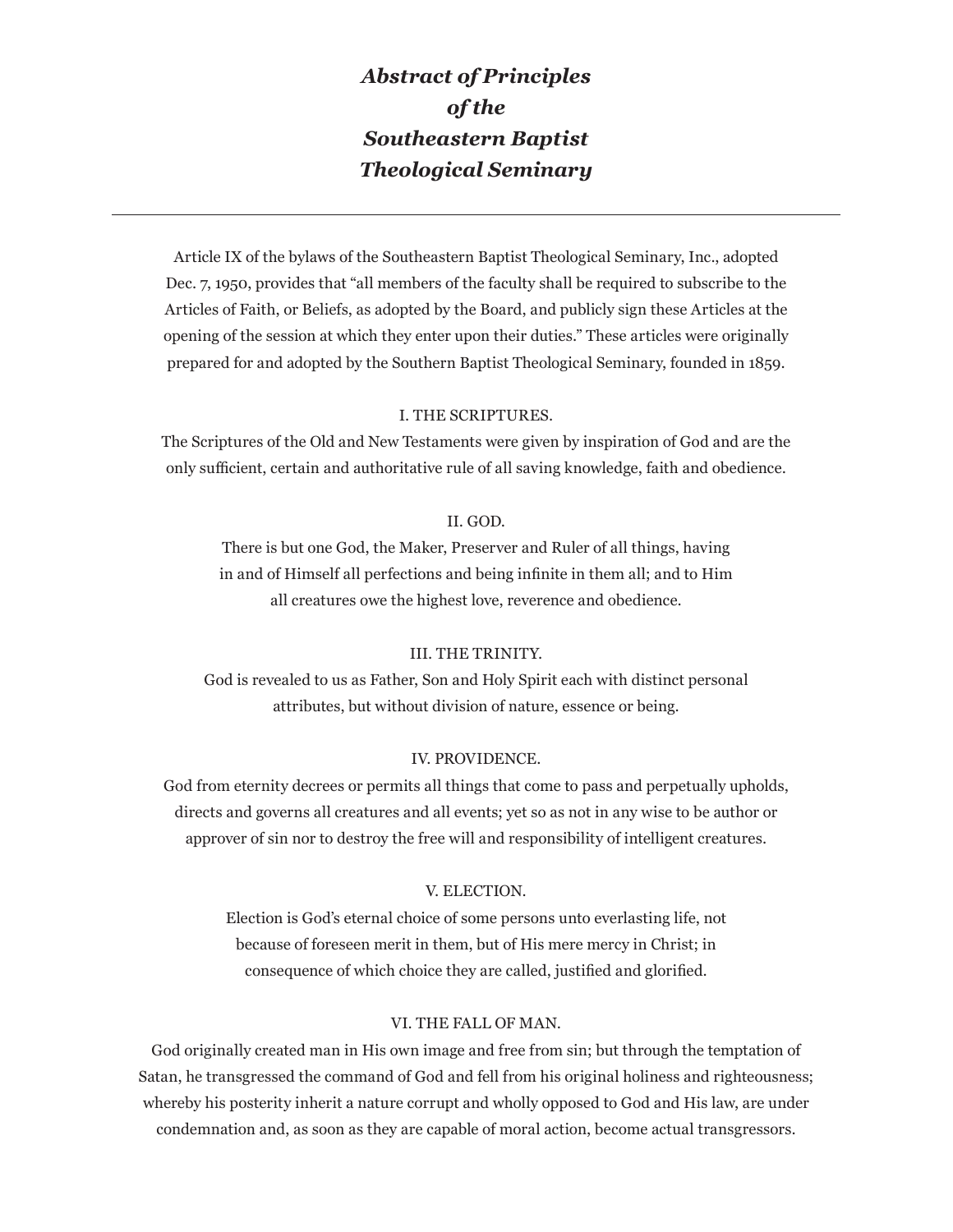#### VII. The Mediator.

Jesus Christ, the only begotten Son of God, is the divinely appointed Mediator between God and man. Having taken upon Himself human nature, yet without sin, He perfectly fulfilled the law, suffered and died upon the cross for the salvation of sinners. He was buried and rose again the third day and ascended to His Father, at whose right hand He ever liveth to make intercession for His people. He is the only Mediator, the Prophet, Priest and King of the Church and Sovereign of the universe.

# VIII. Regeneration.

Regeneration is a change of heart, wrought by the Holy Spirit, who quickeneth the dead in trespasses and sins, enlightening their minds spiritually and savingly to understand the Word of God and renewing their whole nature, so that they love and practice holiness. It is a work of God's free and special grace alone.

## IX. Repentance.

Repentance is an evangelical grace, wherein a person being, by the Holy Spirit, made sensible of the manifold evil of his sin, humbleth himself for it, with godly sorrow, detestation of it and selfabhorrence, with a purpose and endeavor to walk before God so as to please Him in all things.

# X. Faith.

Saving faith is the belief, on God's authority, of whatsoever is revealed in His Word concerning Christ; accepting and resting upon Him alone for justification and eternal life. It is wrought in the heart by the Holy Spirit and is accompanied by all other saving graces and leads to a life of holiness.

# XI. Justification.

Justification is God's gracious and full acquittal of sinners, who believe in Christ, from all sin, through the satisfaction that Christ has made; not for anything wrought in them or done by them; but on account of the obedience and satisfaction of Christ, they receiving and resting on Him and His righteousness by faith.

# XII. SANCTIFICATION.

Those who have been regenerated are also sanctified by God's Word and Spirit dwelling in them. This sanctification is progressive through the supply of divine strength, which all saints seek to obtain, pressing after a heavenly life in cordial obedience to all Christ's commands.

# XIII. Perseverance of the Saints.

Those whom God hath accepted in the Beloved and sanctified by His Spirit will never totally nor finally fall away from the state of grace but shall certainly persevere to the end; and though they may fall, through neglect and temptation, into sin, whereby they grieve the Spirit, impair their graces and comforts, bring reproach on the Church and temporal judgments on themselves; yet they shall be renewed again unto repentance and be kept by the power of God through faith unto salvation.